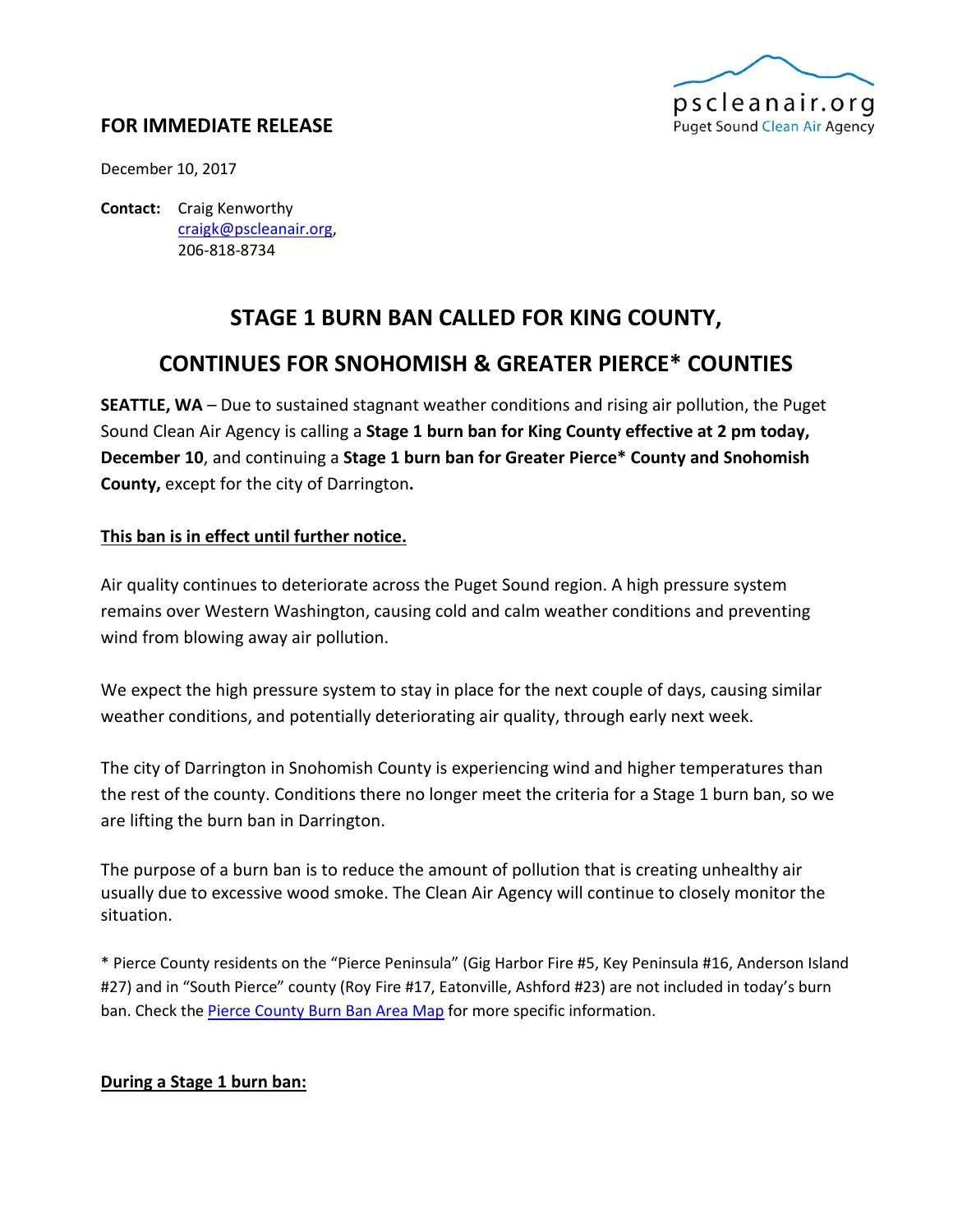- No burning is allowed in wood-burning fireplaces, uncertified wood stoves or fireplace inserts. Residents should rely instead on their home's other, cleaner source of heat (such as their furnace or electric baseboard heaters) for a few days until air quality improves, the public health risk diminishes and the ban is cancelled.
- The only exception is if the homeowner has a previously approved 'No Other Adequate Source of Heat' exemption from the Puget Sound Clean Air Agency.
- No outdoor fires are allowed. This includes recreational fires such as bonfires, campfires and the use of fire pits and chimineas.
- Burn ban violations are subject to a \$1,000 penalty.

## **It is OK to use natural gas and propane stoves or inserts during a Stage 1 burn ban.**

The Washington State Department of Health recommends that people who are sensitive to air pollution limit time spent outdoors, especially when exercising. Air pollution can trigger asthma attacks, cause difficulty breathing, and make lung and heart problems worse. Air pollution is especially harmful to people with lung and heart problems, people with diabetes, children, and older adults (over age 65).

Visit **pscleanair.org/burnban** to view the current burn ban status.

#### **Text Alerts:**

Sign up for text alerts by sending the text **313131** with one of these keywords:

- **PIERCEBURN** for all of Pierce County
- **PENINSULA** for the Pierce Peninsula
- **SOUTHPIERCE** for South Pierce County
- **DARRINGTON** for Town of Darrington

#### **For more information visit:**

- [Burn Ban FAQs](http://www.pscleanair.org/FAQ.aspx?TID=19)
- [Air Quality Network Map](http://www.pscleanair.or/networkmap)
- [Clean Heating Choices](http://www.pscleanair.org/327/Clean-Heating)

#### # # #

The Puget Sound Clean Air Agency is an air quality management agency serving King, Kitsap, Pierce and Snohomish counties. Created as a result of the 1967 Washington Clean Air Act, the agency protects public health by adopting and enforcing air quality regulations, educating individuals and businesses about clean-air choices and sponsoring voluntary initiatives to improve air quality.